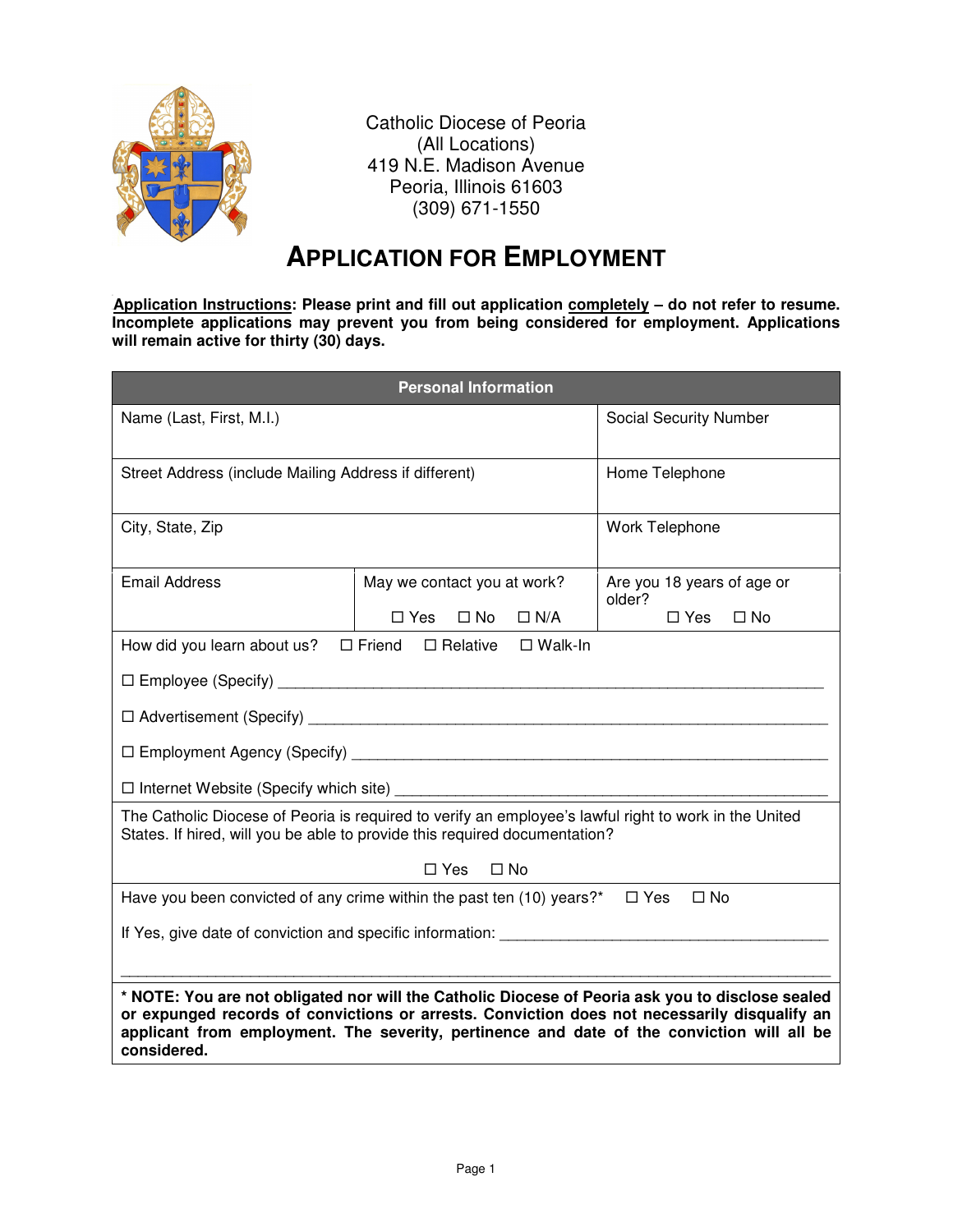| <b>Employment Desired and Hours Available</b>                                   |                                                                                                                                                                                                   |         |                                                                                   |              |                                                                                                        |          |        |  |
|---------------------------------------------------------------------------------|---------------------------------------------------------------------------------------------------------------------------------------------------------------------------------------------------|---------|-----------------------------------------------------------------------------------|--------------|--------------------------------------------------------------------------------------------------------|----------|--------|--|
| Position(s) Applying For                                                        |                                                                                                                                                                                                   |         | Date Available                                                                    |              | <b>Salary Desired</b>                                                                                  |          |        |  |
|                                                                                 | Type of work desired<br>Please rank in order of preference, or mark N/A for "not applicable":                                                                                                     |         |                                                                                   |              |                                                                                                        |          |        |  |
|                                                                                 | Full-time<br>Part-time, over 20 hours < 29 hours per week                                                                                                                                         |         |                                                                                   |              |                                                                                                        |          |        |  |
|                                                                                 |                                                                                                                                                                                                   |         | Part-time, under 20 hours per week _______ Seasonal/Temporary (explain) _________ |              |                                                                                                        |          |        |  |
| <b>Hours</b><br><b>Available</b><br>to work: *                                  | Monday                                                                                                                                                                                            | Tuesday | Wednesday                                                                         | Thursday     | Friday                                                                                                 | Saturday | Sunday |  |
| From                                                                            |                                                                                                                                                                                                   |         |                                                                                   |              |                                                                                                        |          |        |  |
| To                                                                              |                                                                                                                                                                                                   |         |                                                                                   |              |                                                                                                        |          |        |  |
| per week                                                                        | Total hours available                                                                                                                                                                             |         |                                                                                   |              | Are you able to work beyond your assigned shift or work overtime if needed?<br>$\Box$ No<br>$\Box$ Yes |          |        |  |
|                                                                                 | Are you now under any non-competition obligations, or do you have any other interest, which is<br>inconsistent or in conflict with duties that may be assigned by the Catholic Diocese of Peoria? |         |                                                                                   |              |                                                                                                        |          |        |  |
|                                                                                 |                                                                                                                                                                                                   |         | $\square$ Yes                                                                     | $\square$ No |                                                                                                        |          |        |  |
| For What Position?<br>Have you ever applied<br>with CDOP before?                |                                                                                                                                                                                                   |         | When?                                                                             |              |                                                                                                        |          |        |  |
| $\Box$ Yes                                                                      | $\square$ No                                                                                                                                                                                      |         |                                                                                   |              |                                                                                                        |          |        |  |
| before?                                                                         | In What Position?<br>Have you ever been<br>employed with CDOP                                                                                                                                     |         |                                                                                   | When?        |                                                                                                        |          |        |  |
| $\square$ Yes                                                                   | $\Box$ No                                                                                                                                                                                         |         |                                                                                   |              |                                                                                                        |          |        |  |
| Who?<br>Do you have any<br>relatives that are<br>currently working for<br>CDOP? |                                                                                                                                                                                                   |         | <b>What Department?</b>                                                           |              |                                                                                                        |          |        |  |
| $\square$ Yes<br>$\square$ No                                                   |                                                                                                                                                                                                   |         |                                                                                   |              |                                                                                                        |          |        |  |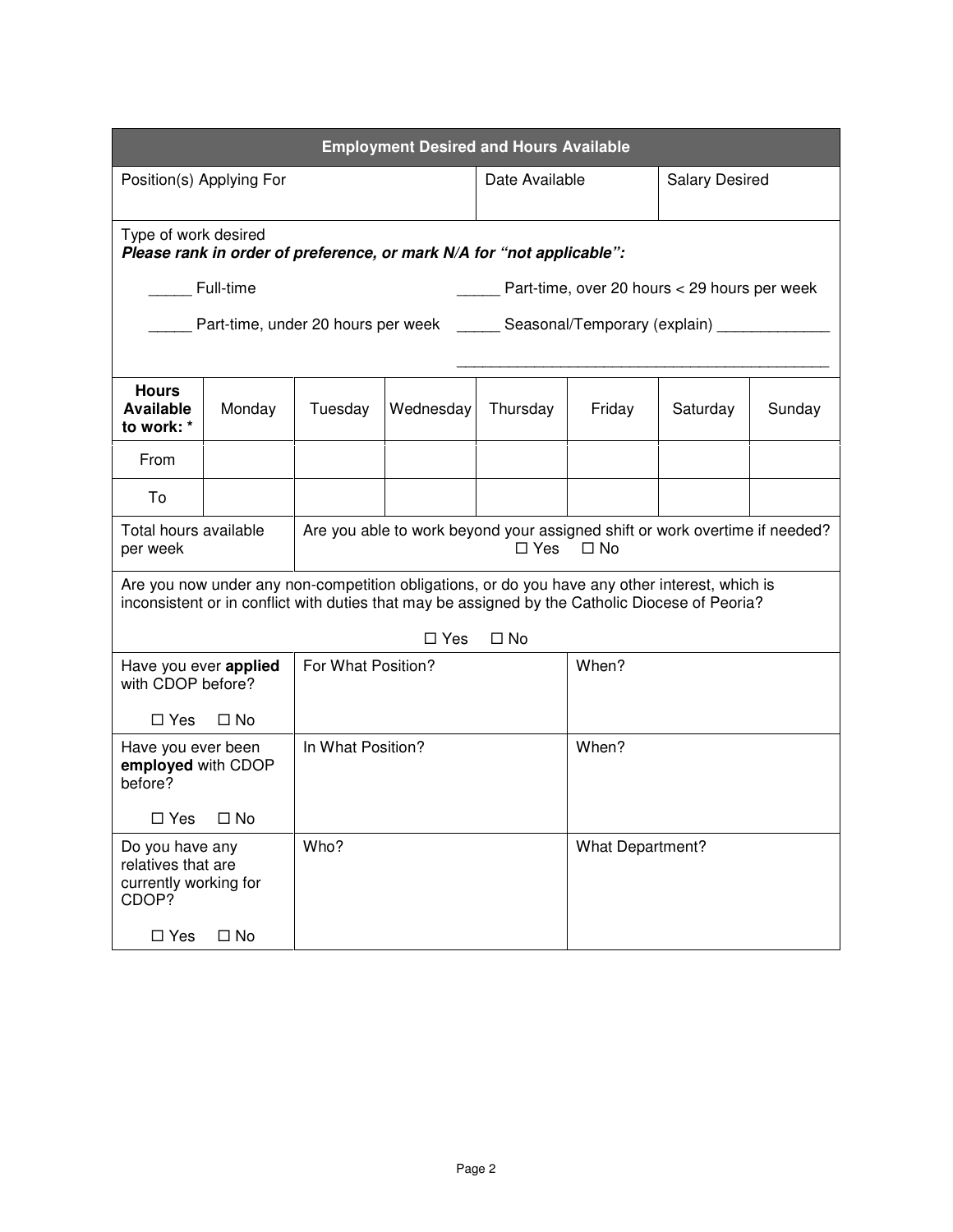| <b>Education</b>                                                                                                                                                                                                                               |                                     |                                  |                                                       |  |  |  |
|------------------------------------------------------------------------------------------------------------------------------------------------------------------------------------------------------------------------------------------------|-------------------------------------|----------------------------------|-------------------------------------------------------|--|--|--|
|                                                                                                                                                                                                                                                | <b>High School</b>                  | College/University               | Trade, Business,<br>Correspondence School<br>or Other |  |  |  |
| Name of School,<br>City, State                                                                                                                                                                                                                 |                                     |                                  |                                                       |  |  |  |
| Course of Study                                                                                                                                                                                                                                |                                     |                                  |                                                       |  |  |  |
| <b>Years Completed</b>                                                                                                                                                                                                                         | $2 \quad 3 \quad 4$<br>$\mathbf{1}$ | $\mathbf{1}$<br>$2 \t3 \t4 \t5+$ | $\mathbf{1}$<br>2 <sub>3</sub><br>4                   |  |  |  |
| Did you graduate?                                                                                                                                                                                                                              | $\square$ No<br>$\square$ Yes       | $\square$ Yes<br>$\square$ No    | $\square$ No<br>$\square$ Yes                         |  |  |  |
| Degree Earned                                                                                                                                                                                                                                  |                                     |                                  |                                                       |  |  |  |
| Please list special skills and/or qualifications you possess that directly relate to the position for which<br>you are applying, such as knowledge of software, computer programs, and machinery and/or other<br>office equipment you operate: |                                     |                                  |                                                       |  |  |  |
| Please list workshops, courses, certification or training you have completed that directly relate to the<br>position for which you are applying:                                                                                               |                                     |                                  |                                                       |  |  |  |
| Why are you interested in the Catholic Diocese of Peoria and/or this position?                                                                                                                                                                 |                                     |                                  |                                                       |  |  |  |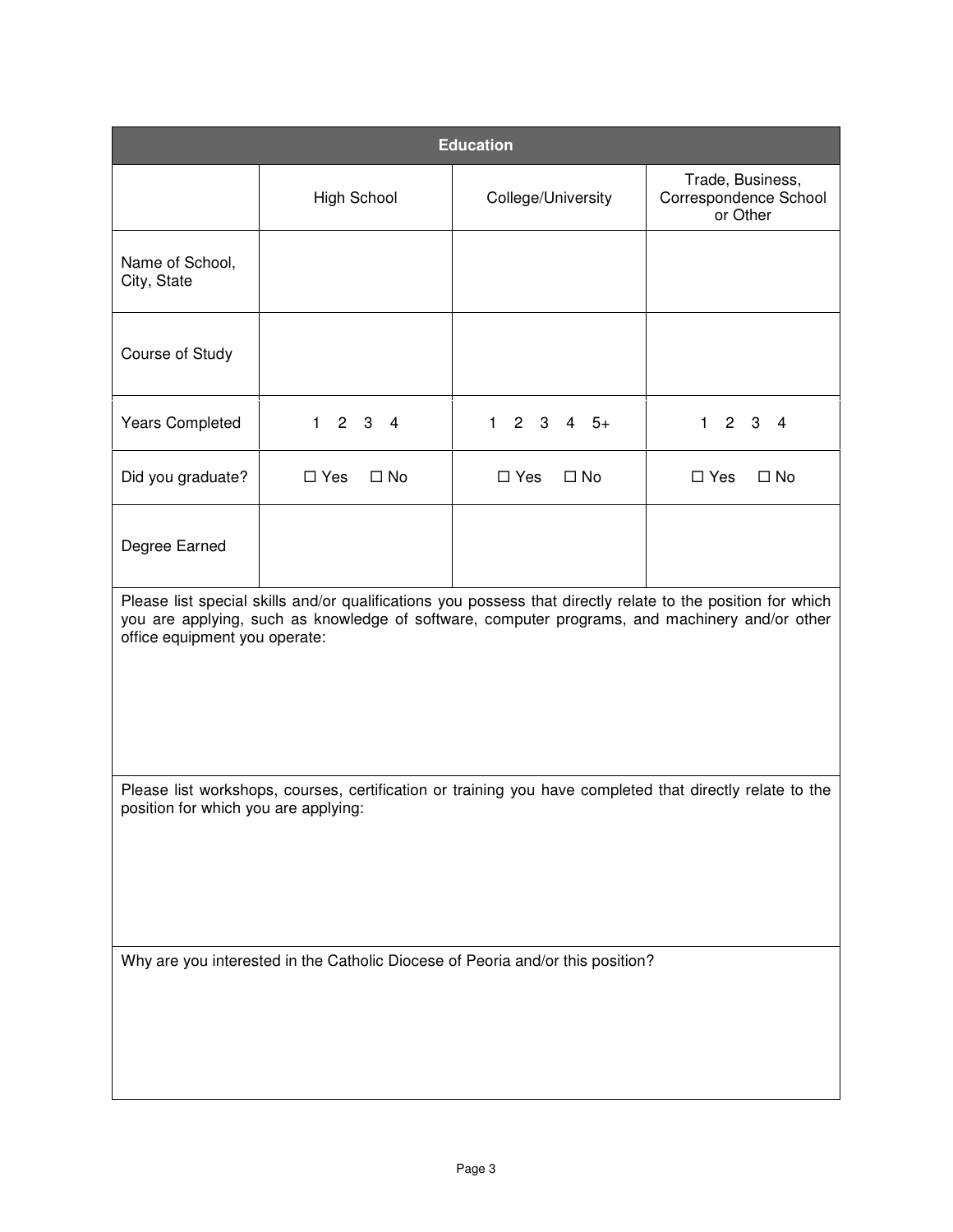| <b>Employer History</b>                                                                                                                                                                                                                                                                                                                                                     |  |                                                      |                                                                     |                    |                 |
|-----------------------------------------------------------------------------------------------------------------------------------------------------------------------------------------------------------------------------------------------------------------------------------------------------------------------------------------------------------------------------|--|------------------------------------------------------|---------------------------------------------------------------------|--------------------|-----------------|
| Instructions: List your last four previous employers below, starting with your most recent<br>employer. Attach additional sheets if necessary. Explain any interruptions in employment at<br>the end of the page. All information MUST be completed. You may not substitute a resume for<br>this application, although a resume may be attached for additional information. |  |                                                      |                                                                     |                    |                 |
|                                                                                                                                                                                                                                                                                                                                                                             |  | <b>Employer #1 - Current or Most Recent Employer</b> |                                                                     |                    |                 |
| May we contact your current employer? $\Box$ Yes $\Box$ No                                                                                                                                                                                                                                                                                                                  |  |                                                      |                                                                     |                    |                 |
| If no, please explain: _                                                                                                                                                                                                                                                                                                                                                    |  |                                                      |                                                                     |                    |                 |
| <b>Employer Name</b>                                                                                                                                                                                                                                                                                                                                                        |  | <b>Supervisor Name</b>                               |                                                                     | Employment was:    |                 |
|                                                                                                                                                                                                                                                                                                                                                                             |  |                                                      |                                                                     | $\Box$ Full-time   |                 |
| Employer Address, City, State                                                                                                                                                                                                                                                                                                                                               |  | <b>Employer Telephone</b>                            |                                                                     | $\Box$ Part-time   |                 |
|                                                                                                                                                                                                                                                                                                                                                                             |  |                                                      |                                                                     | □ Seasonal/Temp    |                 |
| From (month/year)                                                                                                                                                                                                                                                                                                                                                           |  | To (month/year)                                      |                                                                     |                    |                 |
| <b>Start Position</b>                                                                                                                                                                                                                                                                                                                                                       |  |                                                      | <b>End Position</b>                                                 |                    |                 |
| Are you currently employed with<br>this company?                                                                                                                                                                                                                                                                                                                            |  |                                                      | Reason for leaving or looking for other employment (explain below): |                    |                 |
| $\Box$ Yes<br>$\square$ No                                                                                                                                                                                                                                                                                                                                                  |  |                                                      | □ Voluntary                                                         | $\Box$ Involuntary |                 |
| Duties performed and skills used or learned:                                                                                                                                                                                                                                                                                                                                |  |                                                      |                                                                     |                    |                 |
|                                                                                                                                                                                                                                                                                                                                                                             |  |                                                      | <b>Employer #2</b>                                                  |                    |                 |
| <b>Employer Name</b>                                                                                                                                                                                                                                                                                                                                                        |  | <b>Supervisor Name</b>                               |                                                                     | Employment was:    |                 |
|                                                                                                                                                                                                                                                                                                                                                                             |  |                                                      |                                                                     | $\Box$ Full-time   |                 |
| Employer Address, City, State                                                                                                                                                                                                                                                                                                                                               |  | <b>Employer Telephone</b>                            |                                                                     | $\Box$ Part-time   |                 |
|                                                                                                                                                                                                                                                                                                                                                                             |  |                                                      |                                                                     |                    | □ Seasonal/Temp |
| From (month/year)                                                                                                                                                                                                                                                                                                                                                           |  | To (month/year)                                      |                                                                     |                    |                 |
| <b>Start Position</b>                                                                                                                                                                                                                                                                                                                                                       |  |                                                      | <b>End Position</b>                                                 |                    |                 |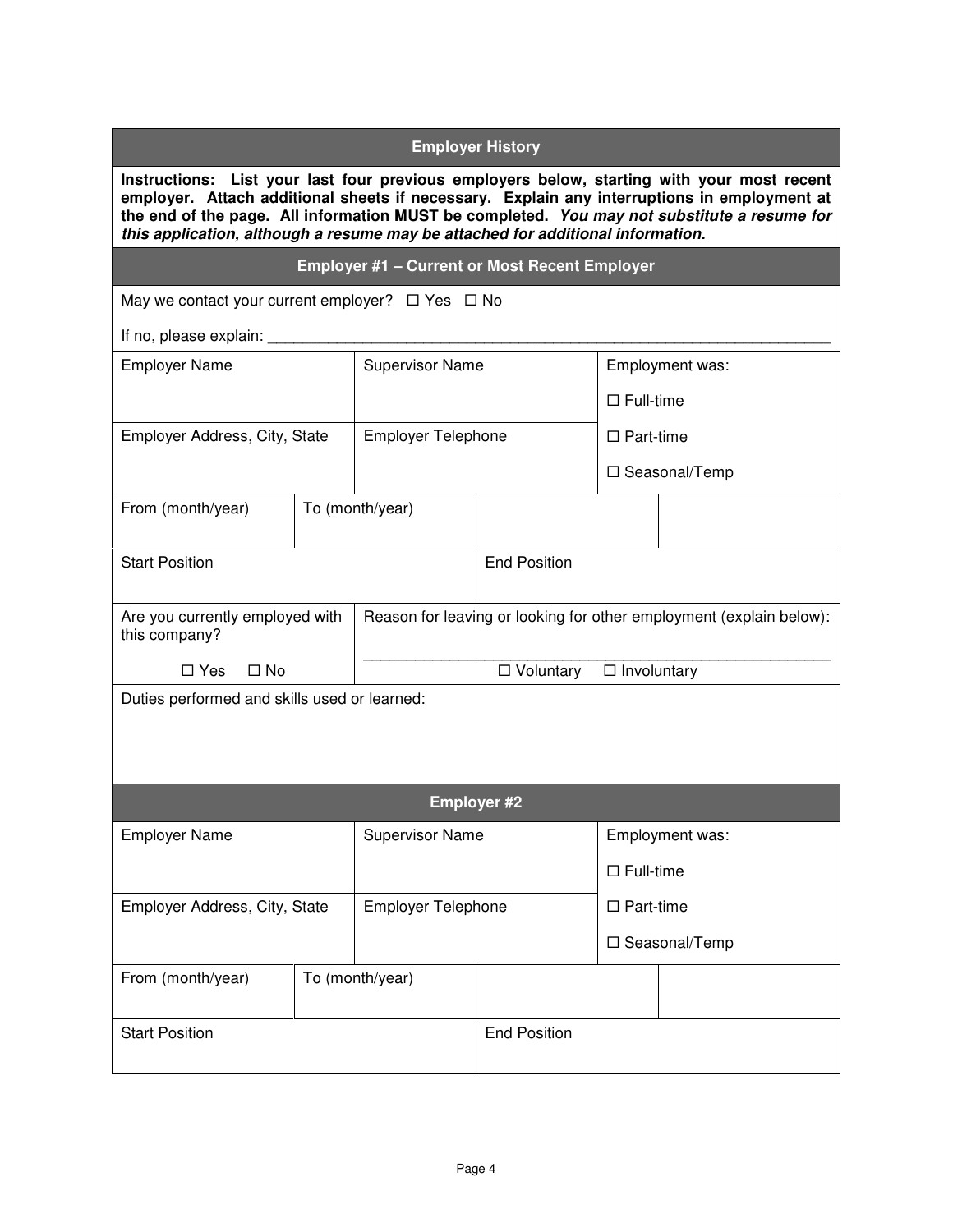| <b>Employer #2 Continued</b>                                                  |  |                                                                     |                                   |                     |                                                                     |
|-------------------------------------------------------------------------------|--|---------------------------------------------------------------------|-----------------------------------|---------------------|---------------------------------------------------------------------|
| Are you currently employed with<br>this company?                              |  | Reason for leaving or looking for other employment (explain below): |                                   |                     |                                                                     |
| $\square$ Yes<br>$\square$ No                                                 |  |                                                                     | $\Box$ Involuntary<br>□ Voluntary |                     |                                                                     |
| Duties performed and skills used or learned:                                  |  |                                                                     |                                   |                     |                                                                     |
|                                                                               |  |                                                                     |                                   |                     |                                                                     |
|                                                                               |  |                                                                     |                                   |                     |                                                                     |
|                                                                               |  |                                                                     | <b>Employer #3</b>                |                     |                                                                     |
| <b>Employer Name</b>                                                          |  | <b>Supervisor Name</b>                                              |                                   | Employment was:     |                                                                     |
|                                                                               |  |                                                                     |                                   | $\Box$ Full-time    |                                                                     |
| Employer Address, City, State                                                 |  | Employer Telephone                                                  |                                   | $\Box$ Part-time    |                                                                     |
|                                                                               |  |                                                                     |                                   | □ Seasonal/Temp     |                                                                     |
| From (month/year)                                                             |  | To (month/year)                                                     |                                   |                     |                                                                     |
|                                                                               |  |                                                                     |                                   |                     |                                                                     |
| <b>Start Position</b>                                                         |  |                                                                     | <b>End Position</b>               |                     |                                                                     |
| Are you currently employed with                                               |  |                                                                     |                                   |                     | Reason for leaving or looking for other employment (explain below): |
| this company?                                                                 |  |                                                                     | $\Box$ Involuntary                |                     |                                                                     |
| $\square$ No<br>$\square$ Yes<br>Duties performed and skills used or learned: |  |                                                                     | $\Box$ Voluntary                  |                     |                                                                     |
|                                                                               |  |                                                                     |                                   |                     |                                                                     |
|                                                                               |  |                                                                     |                                   |                     |                                                                     |
|                                                                               |  |                                                                     |                                   |                     |                                                                     |
|                                                                               |  |                                                                     | Employer #4                       |                     |                                                                     |
| <b>Employer Name</b>                                                          |  | <b>Supervisor Name</b>                                              |                                   | Employment was:     |                                                                     |
|                                                                               |  |                                                                     |                                   | $\square$ Full-time |                                                                     |
| Employer Address, City, State                                                 |  | Employer Telephone                                                  |                                   | $\Box$ Part-time    |                                                                     |
|                                                                               |  |                                                                     |                                   |                     | □ Seasonal/Temp                                                     |
| From (month/year)                                                             |  | To (month/year)                                                     |                                   |                     |                                                                     |
| <b>Start Position</b>                                                         |  | <b>End Position</b>                                                 |                                   |                     |                                                                     |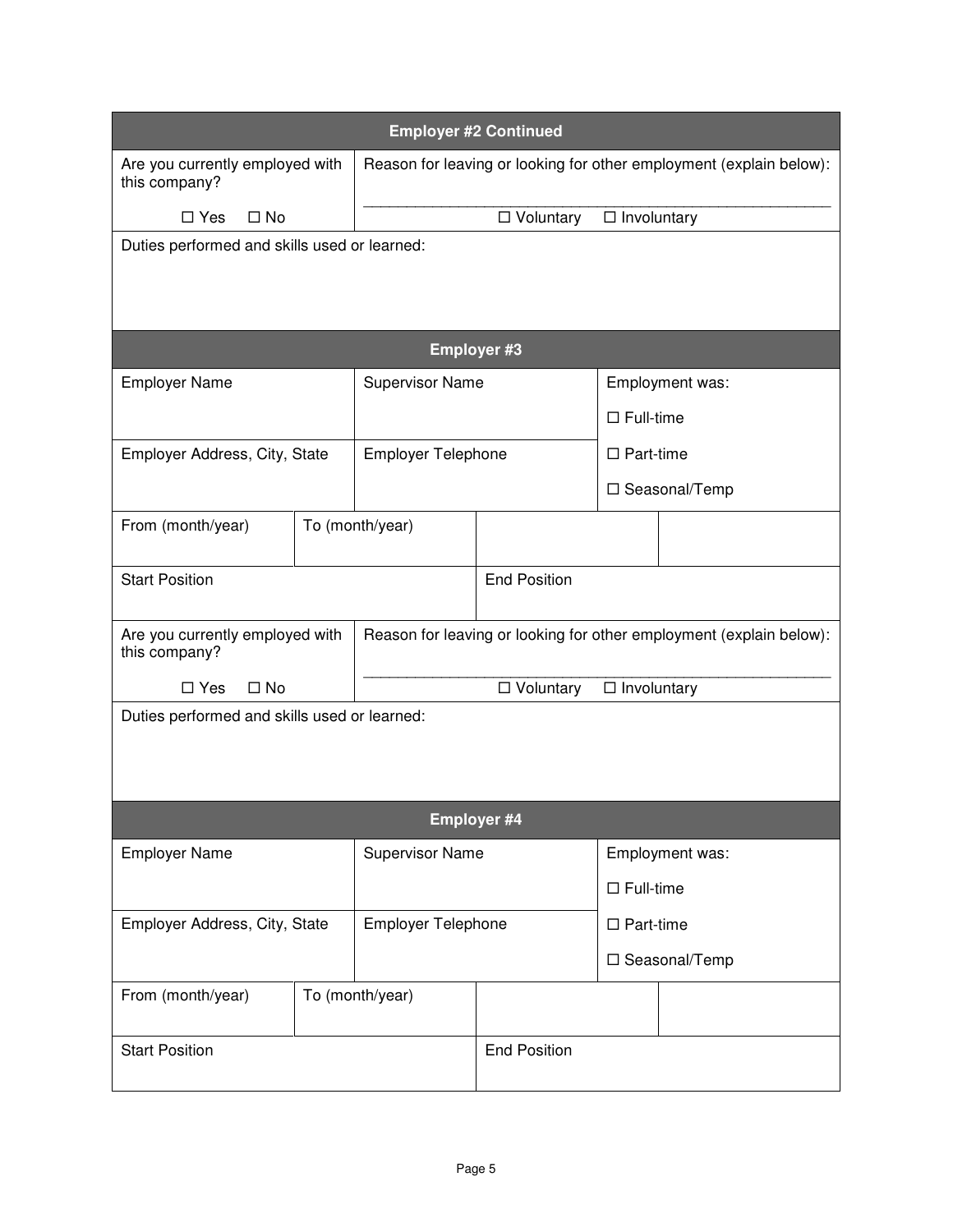| <b>Employer #4 Continued</b>                     |                                              |                                                                             |  |  |  |  |  |
|--------------------------------------------------|----------------------------------------------|-----------------------------------------------------------------------------|--|--|--|--|--|
| Are you currently employed with<br>this company? |                                              | Reason for leaving or looking for other employment (explain below):         |  |  |  |  |  |
| $\Box$ Yes                                       | $\Box$ No                                    | $\Box$ Voluntary<br>$\Box$ Involuntary                                      |  |  |  |  |  |
|                                                  | Duties performed and skills used or learned: |                                                                             |  |  |  |  |  |
| <b>Interruptions in Employment</b>               |                                              |                                                                             |  |  |  |  |  |
| Dates                                            |                                              | Explain interruptions in employment longer than 30 days<br>□ Not Applicable |  |  |  |  |  |
| From                                             | To                                           | Reason                                                                      |  |  |  |  |  |
| From                                             | To                                           | Reason                                                                      |  |  |  |  |  |
| From                                             | To                                           | Reason                                                                      |  |  |  |  |  |

| <b>Other References</b>                                                                                                                                             |                 |                      |           |                     |                                           |  |  |
|---------------------------------------------------------------------------------------------------------------------------------------------------------------------|-----------------|----------------------|-----------|---------------------|-------------------------------------------|--|--|
| Instructions: List four references you have known for at least one year. Do not list persons related to<br>you or persons already listed in the Employment Section. |                 |                      |           |                     |                                           |  |  |
|                                                                                                                                                                     | Name/Occupation | Address, City, State | Telephone | Years<br>Acquainted | Relationship<br>(check all<br>that apply) |  |  |
| 1                                                                                                                                                                   |                 |                      |           |                     | $\square$ Work<br>related                 |  |  |
|                                                                                                                                                                     |                 |                      |           |                     | □ Personal                                |  |  |
| $\overline{2}$                                                                                                                                                      |                 |                      |           |                     | $\square$ Work<br>related                 |  |  |
|                                                                                                                                                                     |                 |                      |           |                     | □ Personal                                |  |  |
| 3                                                                                                                                                                   |                 |                      |           |                     | $\square$ Work<br>related                 |  |  |
|                                                                                                                                                                     |                 |                      |           |                     | □ Personal                                |  |  |
| 4                                                                                                                                                                   |                 |                      |           |                     | $\square$ Work<br>related                 |  |  |
|                                                                                                                                                                     |                 |                      |           |                     | □ Personal                                |  |  |